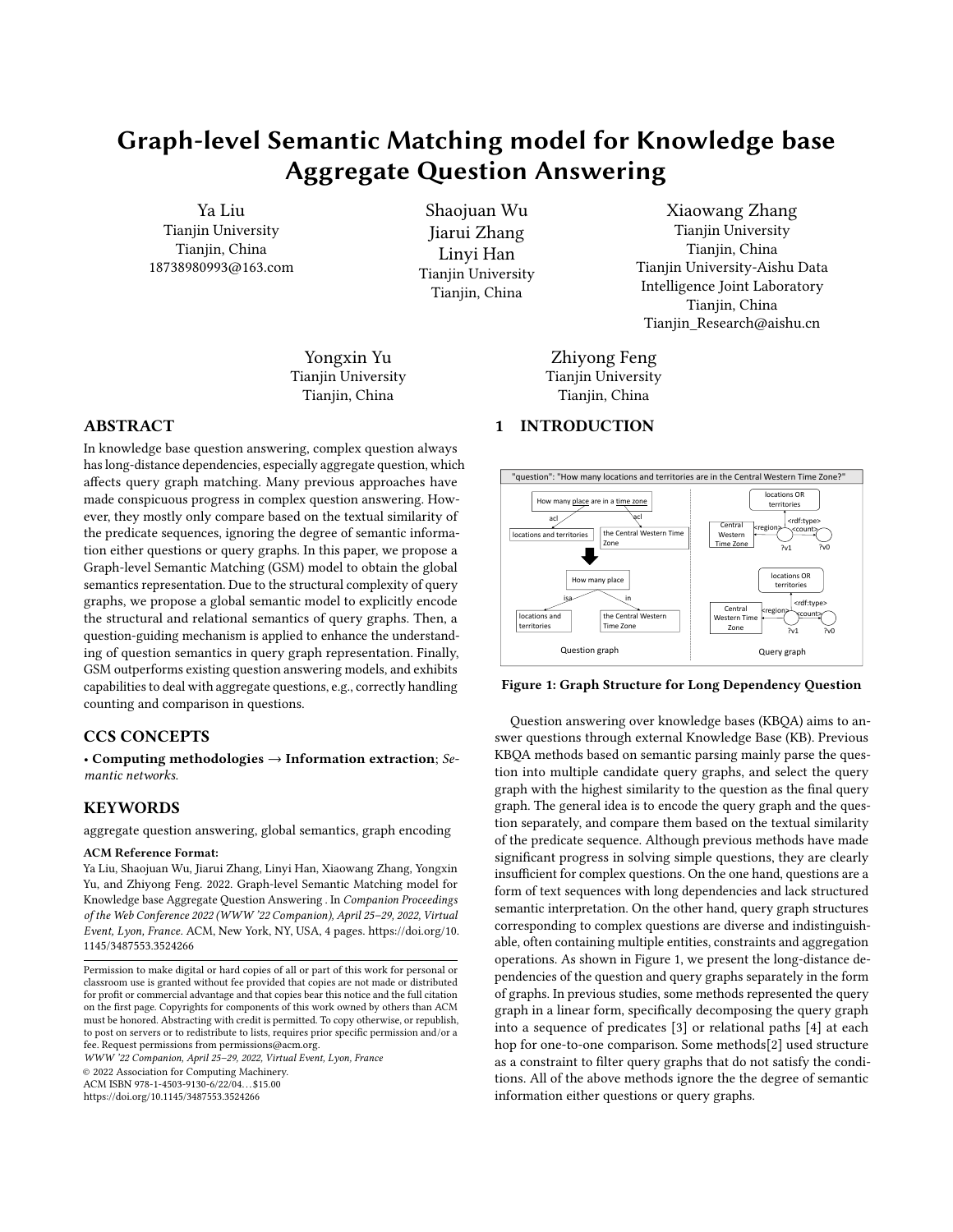### WWW '22 Companion, April 25–29, 2022, Virtual Event, Lyon, France Ya Liu and Shaojuan Wu, et al.



Figure 2: Overview of proposed Framework.

For the purpose of overcoming this problem, we propose a Graphlevel Semantic Matching (GSM) model. The model consists of two neural networks, one for question encoding and the other for query graph encoding. ignoring the differences in structure and relational semantics representation between them. Firstly, we apply a question-guiding mechanism to enhance the understanding of question semantics in query graph representation. Additionally, we explore two-stage dependency parsing to process the question into a graph structure and encode it using a relational context model based on graph attention mechanism. This structured representation helps resolve long dependencies and disambiguate. Finally, because the query graph structure of complex problems is complex, we propose a global semantic model to explicitly encode the structural semantics and relational semantics of the query graph, which avoids the loss of rich structural information.

In a nutshell, our contributions are as follows:

- We propose a graph-level semantic matching model, where a question-guiding mechanism is used to enhance the understanding of question semantics in query graph representations.
- We process the question into a graph structure and encode it using graph attention network based relational context model.
- We propose a global semantic representation model to explicitly encode the structural and relational representations of query graphs.

# 2 APPROACH

Our proposed GSM model consists of three parts: query graph representation, question representation, question-guided query representation. We will describe these three modules in detail below.

<span id="page-1-0"></span>Table 1: Class labels for vertices and edges in AQG

| Class       | Instances                                                                   | Symbol    |  |
|-------------|-----------------------------------------------------------------------------|-----------|--|
| Entity      | $LeonardoDiCaprio, \cdots$                                                  | rectangle |  |
| <b>Type</b> | Profession, Country, University,  rounded rectangle                         |           |  |
| Number      | $1998, 23, \cdots$                                                          | diamond   |  |
| Variable    | $?v0, ?v1, \cdots$                                                          | circle    |  |
| Isa         | rdf:type                                                                    |           |  |
| Comparison  | $\langle . \rangle =$                                                       |           |  |
| Relation    | $\langle$ birthplace $\rangle$ , $\langle$ nationality $\rangle$ , $\cdots$ |           |  |
| Count       | count                                                                       |           |  |
| Order       | max at $n$ , min at $n$                                                     |           |  |

## 2.1 Query Graph Representation

In this paper, we propose a global semantic representation module to simultaneously learn the structural and relational representations of query graphs. Specifically, we use Abstract Query Graph (AQG) [\[2\]](#page-3-3) as structural semantics and apply Graph Transformer for encoding. AQG is essentially a tree consisting of  $n$  vertices and  $n-1$  edges, denoted by  $q = (v, e)$ . Here,  $v = \{``Ent", ``Type", ``Num", ``Var"\}$  and  $e = \{ "Rel", "Ord", "Cmp", "Cnt", "Isa"\}, all the labels in AQG corre$ spond to classes for vertices and edges in AQG (see Table [1\)](#page-1-0). The input to the graph transformers model consists of a vertex set  $V$ , i.e. the union of vertices  $v$  and edges  $e$  in AQG, an adjacency matrix  $E$  describing whether there is a connection between vertices.  $v_i$  is randomly initialized with the corresponding class label vector.

Graph transformer model improves upon Graph Attention Networks (GATs) by adding residual connections between layers. Each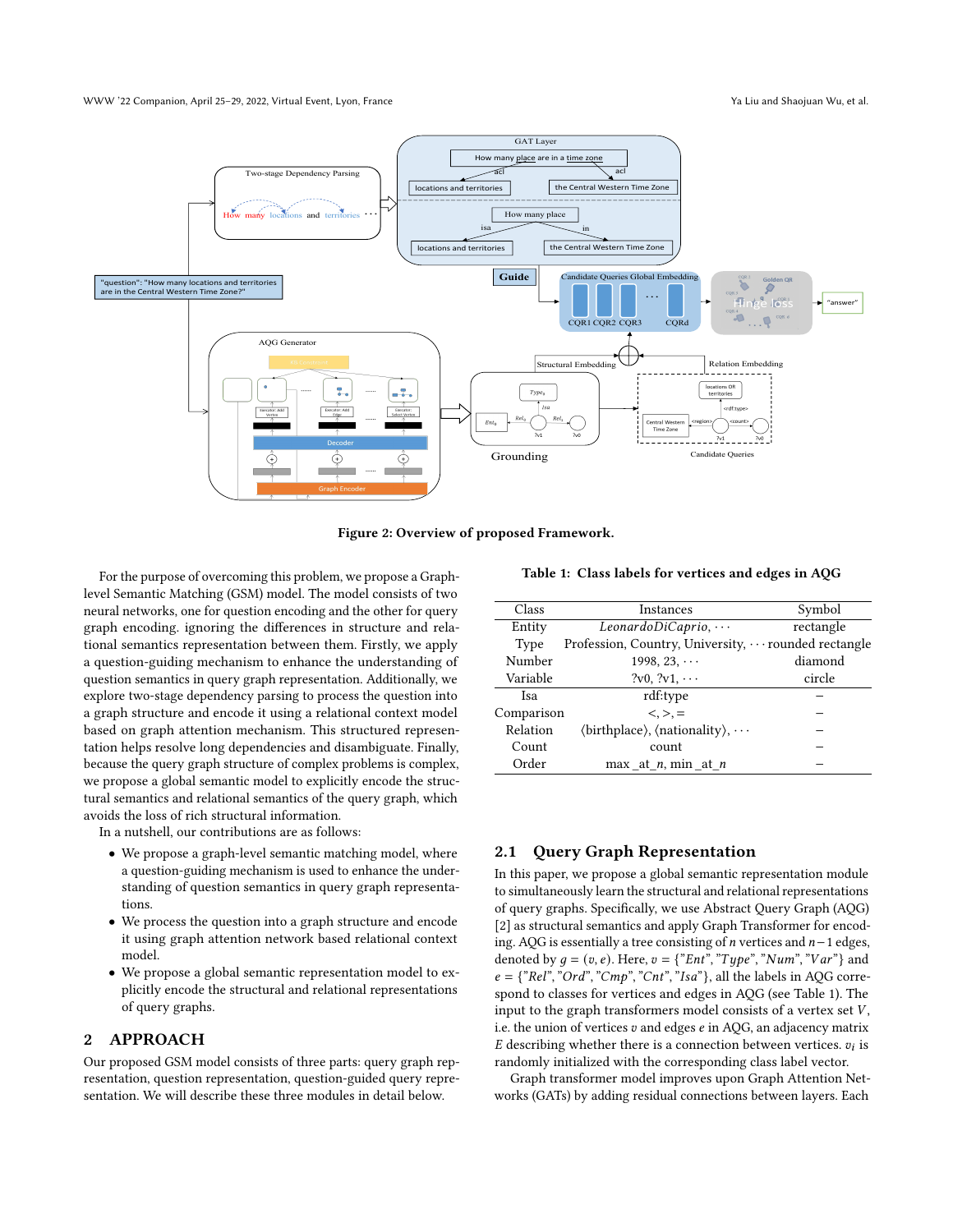Graph-level Semantic Matching model for Knowledge base Aggregate Question Answering WWW '22 Companion, April 25–29, 2022, Virtual Event, Lyon, France

node  $v_i$  is represented by a weighted average of its neighbors:

$$
\hat{\mathbf{v}}_i = \mathbf{v}_i + ||_{n=1}^N \sum_{v_j \in \mathcal{N}_i} \alpha_{i,j}^n \mathbf{W}_{0,n} \mathbf{v}_j
$$
 (1)

$$
\alpha_{i,j}^n = softmax((\mathbf{W}_{1,n}\mathbf{v}_i)^T(\mathbf{W}_{2,n}\mathbf{v}_j))
$$
 (2)

Here,  $\big\|_{n=1}^N$  represents the concatenation of N attention heads,  $\mathcal{N}_i$ represents the neighbor node of  $v_i$ ,  $\alpha_{i,j}^n$  means the attention weight. By weighting vertices and edges in AQG, we obtain a global representation of the graph, denoted by  $h_{structure}$ .

To enhance relational informativeness, we introduce relational contextual information. That is, we construct a relational adjacency graph  $L_G$  for each candidate query graph  $G$ , where vertices in  $L_G$  correspond to relations in  $G$ . For every two edges in  $G$  with a common vertex, an edge is connected between the corresponding vertices in the  $L_G$ . Edges in the  $L_G$  have no direction and label, we simply encode these nodes using a graph attention network (GAT):

<span id="page-2-0"></span>
$$
h_{r_i}^{(l+1)} = \bigoplus_{k=1}^K \sigma \left( \sum_{r_j \in N_{r_i}^L} a_{ij}^k W^k r_j^{(l)} \right)
$$
 (3)

where  $\bigoplus$  means concat and  $\sigma$  is a nonlinear function.  $N_{r_i}^L$  is the set of  $r_i$  neighbor nodes of  $r_i$ .  $W^k$  is the corresponding linear transformation matrix of Kth head.  $a_{ij}^k$  represents the attention values of the neighbors of the vertex  $r_i$  in the Kth-head attention mechanism:

<span id="page-2-1"></span>
$$
a_{ij} = \frac{\exp \left( \text{LeakyReLU} \left( a^T \left[ W_v w_i \oplus W_v w_j \right] \right) \right)}{\sum_{k \in N_i} \exp \left( \text{LeakyReLU} \left( a^T \left[ W_v w_i \oplus W_v w_k \right] \right) \right)}
$$
(4)

Based on the average word embedding, we obtain the initial embedding of each relation $r_i$ . By max-pooling, we obtain the relational semantics  $h_{relational}$  of the query graph. Combined with the extracted structural semantics  $h_{structure}$ , the global semantics of the query graph is the sum of  $h_{structure}$  and  $h_{relational}$ :

$$
h_{global} = h_{structure} + h_{relational}.
$$

### 2.2 Question Representation

To convert the question to an uninstantiated graph-structured query, we follow the approach of Sun et al [\[6\]](#page-3-4). Considering that standard dependency parsing of complex questions is error-prone, we employ higher-level dependency parsing, representing complex questions as relations between text spans, with the help of skeleton grammar− − −a subset extracted from a dependency grammar. Standard dependency parsing for each text span is then combined for relation extraction. The accuracy of text span level dependency parsing is above 97%. This two-stage dependency parsing helps to distinguish the backbone and other parts of the complex question from the level of hierarchy and alleviate the impact of long-distance dependencies on semantics. For identifying nodes, we treat it as a sequence labeling problem. Similarly, given nodes,relations, and coreferences, we treat it as a graph for global encoding following the GAT model, as shown in Equ.[\(3\)](#page-2-0)[\(4\)](#page-2-1).

### 2.3 Question-Guided Query Representation

To enhance the understanding of question semantics in query graph representation, we apply question-guided query representation to fusion the semantics information of questions. Intuitively, we believe that questions contribute to the generation of query representations, so the query  $Q_i$  can be guided by the question  $q_i$ . We use the averaged question representation  $h_{question}$  extracted from the question encoder as a base vector to generate two guide vectors $\beta_i$  and  $\gamma_i$ . More specifically, question representation  $h_{question}$  are projected onto two separate spaces.

$$
\beta_i = \text{ReLU}\left(FFN_1(h_{question}^i)\right) \tag{5}
$$

$$
\gamma_i = \text{ReLU}\left(FFN_2(h_{question}^i)\right). \tag{6}
$$

The question-guided attention can be calculated by the  $y_i$  and  $\beta_i$  as follows.

$$
w_i = (norm(h_{global}) \odot \gamma_i + \beta_i). \tag{7}
$$

where  $norm(\cdot)$  denotes normalization and ⊙ is element-wise product. Finally, we can obtain the optimized representation as follows:

$$
Q_i = \text{softmax}(\lambda w_i) \odot w_i \tag{8}
$$

where  $\lambda$  is a smoothed hyper-parameter.

In the training phase, we adopt hinge loss to optimize the maximum margin. Formally, for an question  $q$  and its query graph set  $C$ , we encode the positive candidate query graph and negative candidate queries graph into their representation  $Q_P$  and  $Q_N$ , which are concatenated.

$$
\mathcal{L} = \max \sum_{Q_i \in C} (0, (\theta - \cos(q, Q_P) + \cos(q, Q_N))).
$$
 (9)

where  $\theta$  is a hyper-parameter which measures the margin between positive and negative instances.

Further, it overcomes the following limitations in distinguishing the two semantically similar relationships at the word level, where the existing query graph scoring methods are all based on the cosine similarity calculation at the word level, and often measure the similarity of the two at the relationship level.

### 3 EXPERIMENTS

We conduct experiments on the gold standard complex question answering datasets LC-QuAD[\[7\]](#page-3-5), QALD[\[8\]](#page-3-6). We compare GSM model with several models. These methods are representative of various mechanisms for semantic parsing in KBQA. STAGG [\[9\]](#page-3-7) describes the structure of query graphs based on manual features to generate the final answer SPARQL. HR-BiLSTM [\[10\]](#page-3-8) uses a maximum pool to obtain fine-grained relational semantics. Luo et al. [\[3\]](#page-3-1) is based on fine-grained and relational semantics to capture the interactions between various semantic units in complex questions. GGNN [\[5\]](#page-3-9) enriches the semantics of each entity through average relational semantics. Slot-matching [\[4\]](#page-3-2) and DAM [\[1\]](#page-3-10) compute different attention values based on self-attention to sort query graphs, taking the top graph as the final answer. AQG-Net [\[2\]](#page-3-3) first generates the query graph structure, and then uses this as a constraint to generate the query graph.

Table [2](#page-3-11) shows our experimental results. Our approach made significant progress. It contains three modules: global semantics for query graphs, graph representation of questions, and questionguided matching model. To evaluate the effectiveness of each module, we conduct an ablation study. Here, w/o Global Semantics (GS) means that only the relational representation of the query graph is